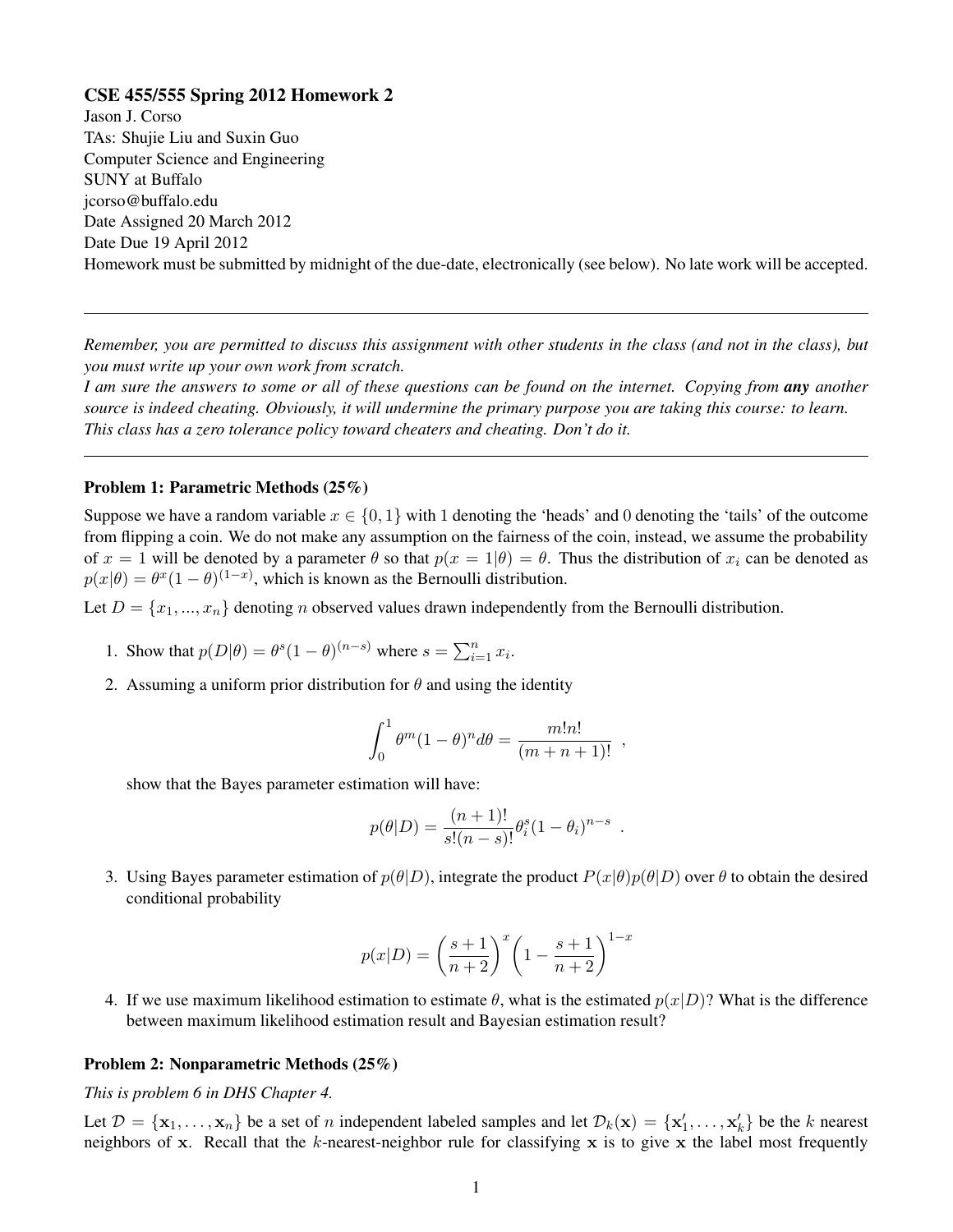represented in  $\mathcal{D}_k(\mathbf{x})$ . Consider a two-category problem with  $P(\omega_1) = P(\omega_1) = 1/2$ . Assume further that the conditional densities  $p(\mathbf{x}|\omega_i)$  are uniform within unit hyperspheres a distance of ten units apart.

1. Show that if  $k$  is odd, the average probability of error is given by

$$
P_n(e) = \frac{1}{2^n} \sum_{j=0}^{(k-1)/2} \binom{n}{j} \tag{1}
$$

- 2. Show that for this case the single-nearest neighbor rule has a lower error rate than the k-nearest-neighbor error rate for  $k > 1$ .
- 3. If k is allowed to increase with n but is restricted by  $k < a\sqrt{n}$ , show that  $P_n(e) \to 0$  as  $n \to \infty$ .

# Programming Problem: Support Vector Machines (50%)

This is the second programming question of the term and it requires you to work with linear support vector machines "from scratch".

As a starter, there is one package we need that Enthought Python does not contain. The package is for the quadratic optimization required in the SVM formulation. So, we will use the nicely done cvxopt package. Information about the package is at http://abel.ee.ucla.edu/cvxopt/. The CSE machines have the package avaialble (see https://wiki.cse.buffalo.edu/services/content/cvxopt). If you are working on your own machines, then you can also follow the instructions on the main cvxopt page to download, build and install (on some platforms, it is available as a binary package). I built it for my 32-bit EPD installation in about three minutes. Note, if you are building it, we only need the core functionality and none of the extra bells and whistles such as fftw.

It is assumed you have already been working with the prpy package. To prepare this assignment, be sure that you are using the current version of prpy when you are working on this assignment as some functions/protocols have changed while preparing the assignment materials.

Next, download the homework starter files http://www.cse.buffalo.edu/˜jcorso/t/CSE555/files/ hw2.zip.

The files in that zip are:

- hw2\_svm.py This is the main source starter file. You will edit this file to complete the assignment. You will also run hw2\_svm.py this file to produce the results for this assignment.
- example\_figout.pdf This is an example figure output from the code, showing a linear SVM that is trained on a two-class data set. The circled green points are the support vectors and the boundary is draw in black.
- hw2\_dataX.npz These are three  $(X = \{1, 2, 3\})$  data files that are used in the assignment.

For this assignment, you do not need to work with the MNIST data set, and this assignment does not yet integrate with the first assignment. We leave that integration until the third assignment, which will have you combining both assignment 1 and 2 in an ensemble classifier scenario.

Similarly, for this assignment, you are encouraged to read the Burges SVM Tutorial briefly discussed in the course. The tutorial has all of the *answers* for this assignment.

1. (10%) You need to be acquainted with the methods in lindisc.py. So, you should take a dataset (e.g., one of those provided) and train a perceptron on it. Instantiate a LinDisc object and use the testGrid function to plot its output. Provide the code you wrote to do this and use the  $pylab$ . save fig command to write the figure to an image file. Submit it.